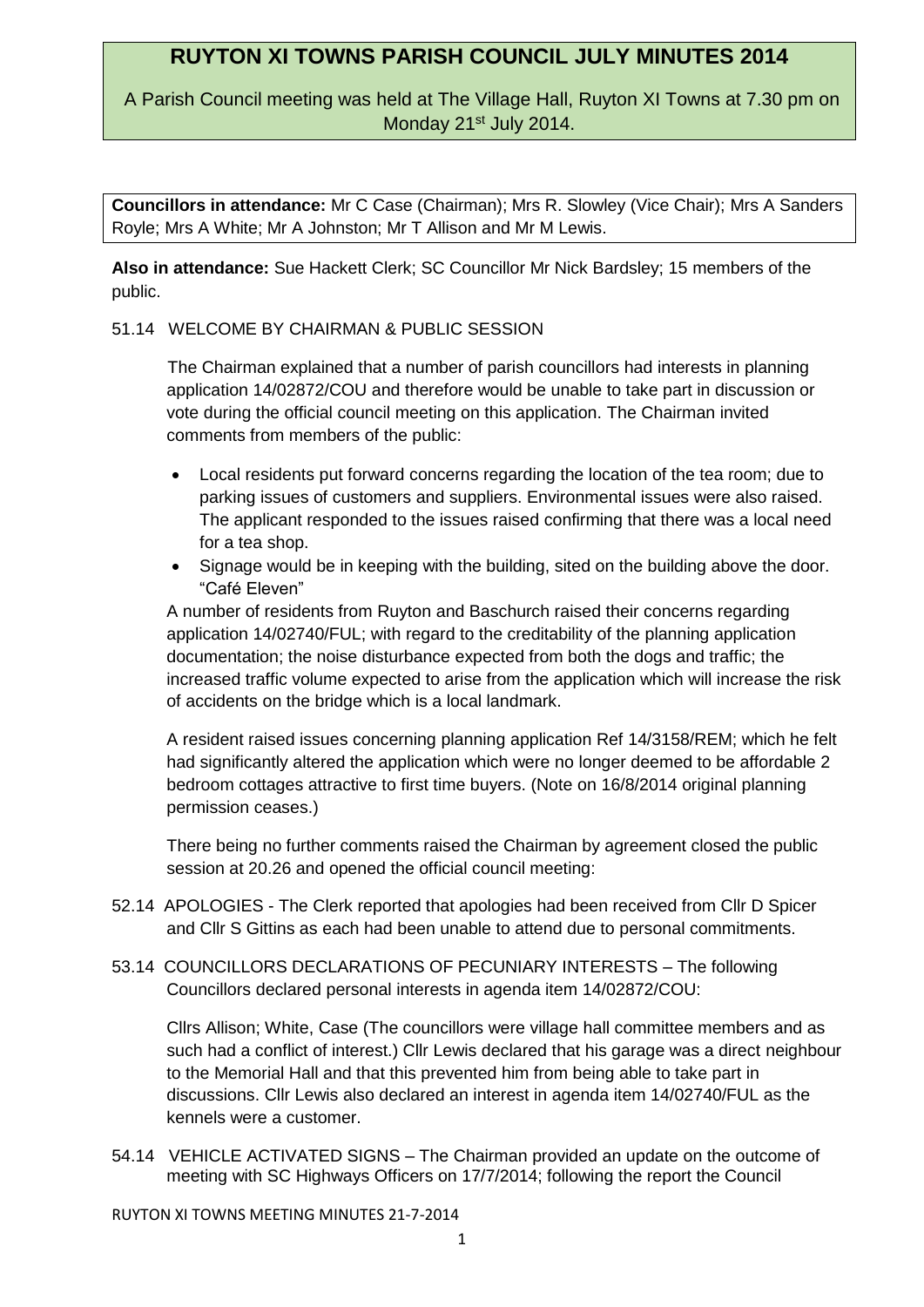resolved without dissent that the PC would contribute £1,700 to the costs of SC installing 3 permanent VASs in the parish at locations agreed by the Chairman and SC Highways Engineer. (The amount being contained within the Budget for this purpose.)

- 55.14 ADOPTION OF NEW MODEL FINANCIAL REGULATIONS Council agreed to defer until September's meeting.
- 56.14 PLANNING MATTERS
	- a. The following planning applications were considered by Council:

Reference: 14/02872/COU (validated: 27/06/2014) Address: Memorial Hall, Church Street, Ruyton XI Towns Proposal: Change of use to be able to serve tea/coffee, cakes, sandwiches etc. to eat in or takeaway (Class A3)

**The Council were unable to discuss or make a decision** as the Council was inquorate with 4 councillors having declared prejudicial interests in the application which would result in them having to leave the meeting.

Reference: 14/02740/FUL (validated: 19/06/2014) Address: Platt Mill Farm, Platt Bridge, Ruyton XI Towns Proposal: Erection of building to house 7 No. double boarding kennels.

**Council agreed to strongly oppose the application** on the following grounds, and were in complete agreement with the objections submitted by their neighbouring parish, Baschurch PC.

It was noted that the objections raised in the original planning application 13/04881/FULL although for 20 boarding kennels remained relevant to the current application, these primarily related to:

- Noise The Council believed that the intended site's close proximity to residential housing creates an unacceptable noise issue for local residents, particularly in relation to the natural landscape. RSPCA and PDSA guidance state that such kennels should be situated at least 400 metres from the nearest residential properties. The nearest independent property of this description is between 50-60 meters away from the proposed site. The site is therefore considered to be totally inappropriate for the use as kennels as described in the application.
- Reference to past usage of the site as kennels is no longer relevant as residential housing has since been constructed in its immediate vicinity and would be adversely affected by the development.
- Other environmental and health issues associated with smell and waste would inevitably arise from the kennels and were considered detrimental to local residents.
- Current traffic movements which include a high volume of heavy vehicle movements were considered to be abrasive to the animals' welfare, and liable to provoke stress and barking.
- Given the nature of the business enterprise vehicle movements were considered likely to increase, and as a result adversely affect both the communities of Baschurch and Ruyton XI Towns.

Given that local residents feel very strongly about the application together with both parish councils; councillors urged that should the Planning Officer be minded to recommend that the application it be referred to the North Planning Committee and the PC be given the opportunity to address the Committee about its concerns.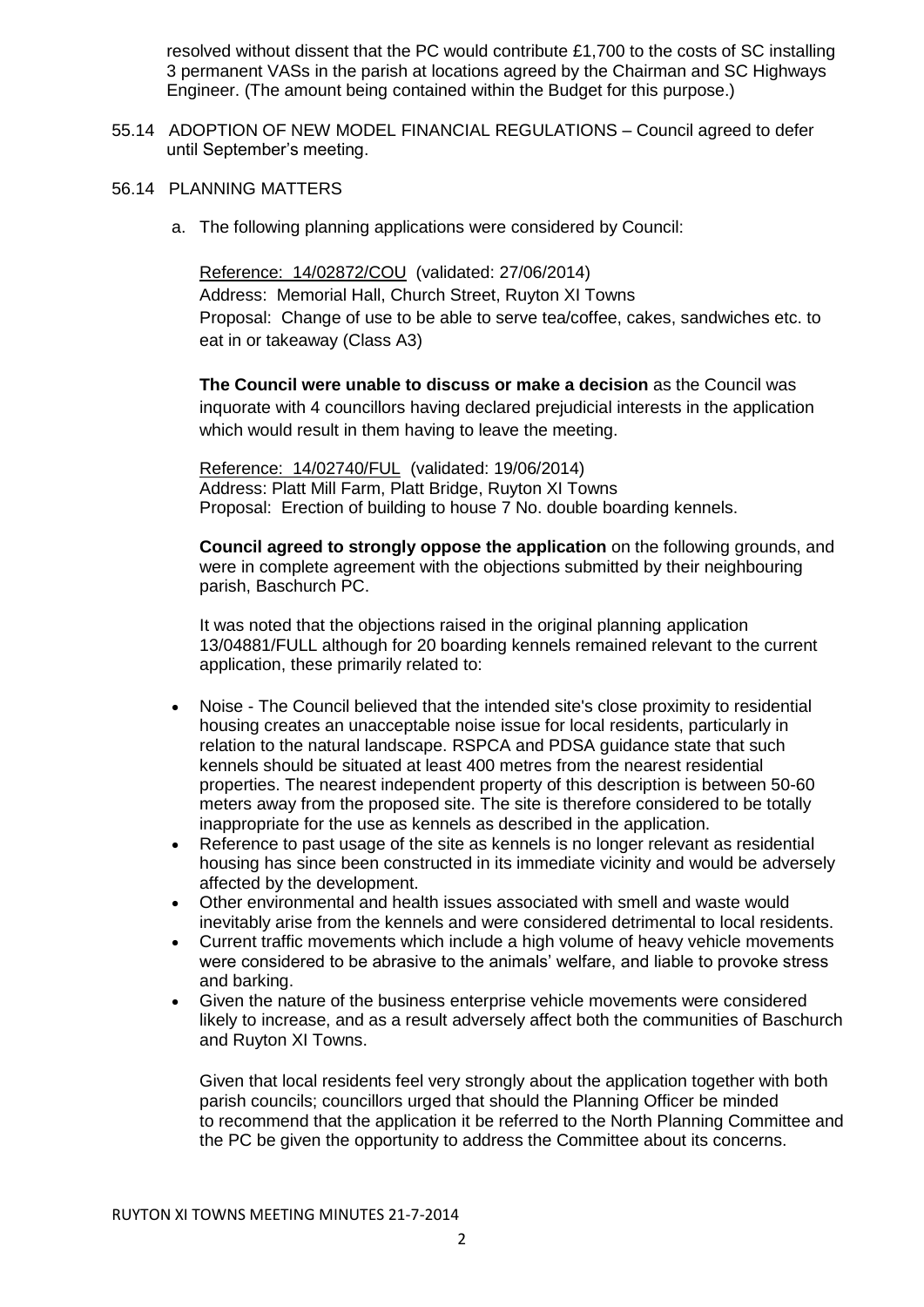## Reference: 14/02607/FUL (validated: 12/06/2014) Address: Water Pump House, 3 Elbridge, Ruyton XI Towns Proposal: Erection of a 2 storey rear extension; including installation of a Juliet balcony. **Council agreed to make no comment**. (Proposed; RS; Seconded CC.)

Reference: 1402856/FUL and 14/02857/LBC Address Coton House, Ruyton XI Towns Proposal: Two storey oak frame sun room and bedroom extension. Single storey pool house linked to the house by a glazed oak frame link. **Council agreed to make no comment.** (Proposed RS; Seconded AJ.)

## Reference 14/03025/OUT

Address Proposed dwelling rear of The Talbot Inn, Church Street, Ruyton XITowns. Proposed: Outline planning application for the erection of one 4 bedroom dwelling with garage to include access.

Having considered the plans the Council agreed that the proposed 4 bedroom dwelling did not meet the needs identified by the Parish in its Parish Plan and subsequent SAMDev submission to SC as the community had identified a need for smaller affordable homes. The proposed dwelling was also noted as not having links to the Talbot Inn; a local business.

When considering National Planning Policy Framework the substandard access to the proposed property was considered to be unsustainable and the Council placed reliance upon previous comments made by SC Highways (Ref 12/04144/FUL) which related to a very recent past application:

"The proposal is served by means of an exiting access which is considered to be substandard in terms of its restricted visibility and junction layout with the adjoining Class II county road. It is considered therefore that the additional vehicular movements into and out of the site access generated by the residential development, would be likely to result in conditions detrimental to highway safety." (Proposed RS Seconded AJ.) **The application was therefore opposed by the Parish Council.**

Reference : 14/03117/OUT Land adjacent to White Cottage, Cliffe, Ruyton XI Towns Proposed: Outline planning application for a detached bungalow.

Having considered the plans the Council agreed that the application did not meet the needs identified by the Community in its Parish Plan and the PC's subsequent SAMDev submission as the development was outside the SAMDev development boundary in a Countryside area as designated by CS5. Per NPPF guidance the development was considered not to:

- Enhance the existing countryside area;
- Be sustainable as the site is remote, with no public transport facilities nearby and extremely poor access. Existing access is via a 0.5 mile of bridle way.

Errors in the Design Statement submission were also noted which described Ruyton XI Towns as a cluster; this is incorrect it is a hub. **The application was therefore opposed by the Parish Council.** (Proposed RS; Seconded ASR; CC abstained.)

#### Reference: 14/03158/REM

Address Purton Villa, Church St Ruyton XI Towns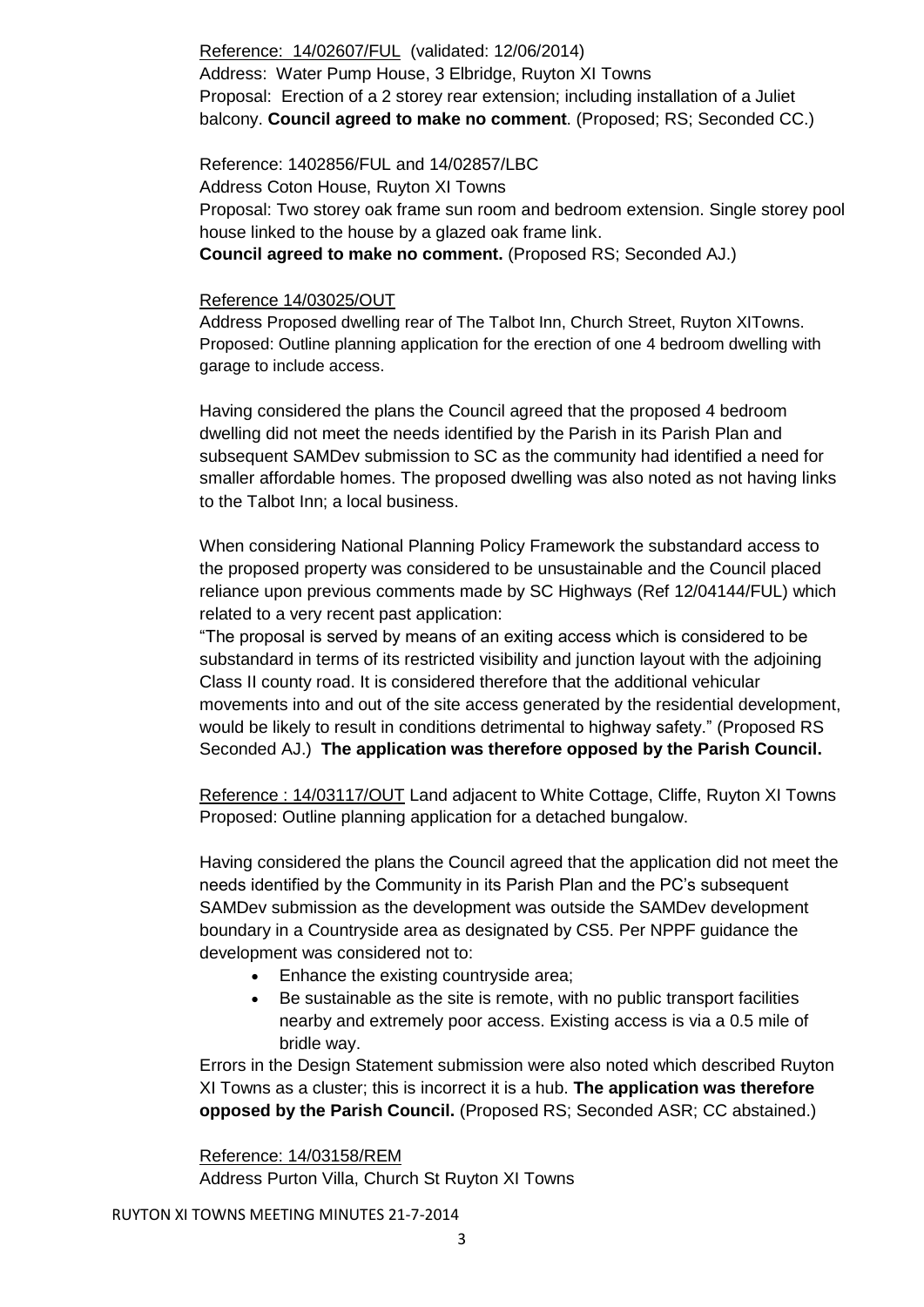Proposed: Reserved matters pursuant to outline planning application ref 10/03995/OUT for the erection of two dwellings to include access, appearance, landscaping, layout and scale

**The Parish Council strongly objects** as the reserved matter does not bear any resemblance to the original out line planning permission. The Council finds the scale and scope significantly different as the proposed 4 and 3 bedroom dwellings no longer are deemed to be affordable 2 bedroom cottages and in keeping with local properties referred to in the original application or affordable to first time buyers.

The Parish Council questions the validation process as a REM application as the proposals are so radically different compared to the original application and would suggest that a new planning application would have been more appropriate.

At the time of the PC meeting it was noted that no site notice is on public display, and no construction method statement (per Condition 8 of the original application) has been submitted.

b. The Clerk informed the Council of recent Shropshire Council (SC) planning decisions:

Reference: 14/01937/FUL Court Yard Cottage, Wigmarsh, West Felton, Oswestry. Proposal: Erection of a 2 storey extension; including insertion of dormers to north elevation. Erection of a single storey garden/log store **SC Decision: Grant Permission**

Reference: 14/02206/FUL 3 Princes Terrace, Ruyton XI Towns Proposal: Erection of two storey rear extension **SC Decision: Grant Permission**

c. The Clerk reported on a recent enquiry received from a resident at Weirbrook concerning SAMDev and the PC's policy. Action: Chairman to contact resident.

- 57.14 SC Polling Districts & Polling Places Consultation Positive feedback was provided on current arrangements via the template questionnaire to SC. Action: Clerk to inform SC.
- 58.14 TREE REPLACEMENT PROJECT Council considered and rejected the proposal put forward by SC Natural & Environment Officer to replace trees in a small highway verge (nr Avondale). Action: Clerk to inform SC.
- 59.14 SC EMPTY HOMES STATEGY 2014-17 CONSULTATION Council agreed that should councillors wish to provide feedback as individuals that this was the most appropriate course of action. No PC feedback was necessary.
- 60.14 CONFIRMATION & ACCEPTANCE OF PREVIOUS MEETING MINUTES: Council resolved without dissent that the draft minutes of the council meeting held on 9 June were confirmed as accurate, the Chairman was therefore instructed to sign the minutes as such. (Proposed AJ, Seconded TA.)
- 61.14 SHROPSHIRE COUNCIL Councillor Nick Bardsley reported on:
	- Severn Trent Works in Baschurch which had started that day and will continue into August.
	- ABP HGV traffic which will be diverted through the Ruyton parish in October as a result of highways maintenance work in Hordley.
	- Shropshire Councils SAMDev submission and 5 year housing supply statement.

RUYTON XI TOWNS MEETING MINUTES 21-7-2014